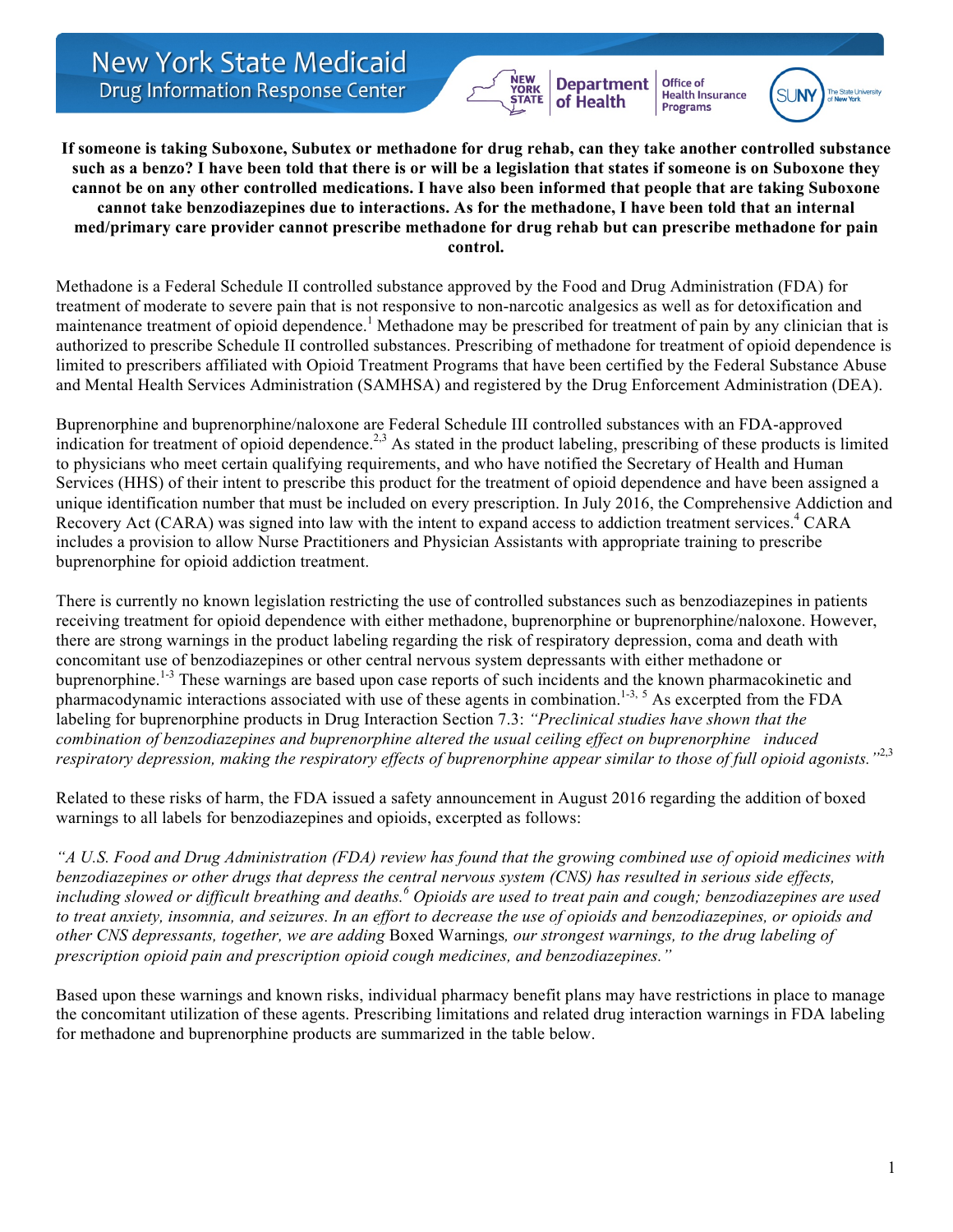# **New York State Medicaid**

**Prescriber Education Program** 



 $\begin{array}{|l|l|} \hline \textbf{Department} & \textbf{Office of} \\ \hline \textbf{of Health Insurance} & \textbf{Health Insurance} \\ \hline \textbf{Programs} & \textbf{Programs} \\ \hline \end{array}$ 



| <b>METHADONE &amp; BUPRENORPHINE PRESCRIBING LIMITATIONS<sup>13</sup></b> |                                                      |                                                                                                                                                                                                                                                              |                                         |
|---------------------------------------------------------------------------|------------------------------------------------------|--------------------------------------------------------------------------------------------------------------------------------------------------------------------------------------------------------------------------------------------------------------|-----------------------------------------|
| <b>Generic Names</b>                                                      | Methadone hydrochloride                              | <b>Buprenorphine</b>                                                                                                                                                                                                                                         | Buprenorphine/naloxone                  |
| <b>Trade Names</b>                                                        | Dolophine®; Methadose®                               | <b>Subutex®</b>                                                                                                                                                                                                                                              | <b>Suboxone®</b>                        |
| <b>Dosage Forms</b>                                                       | 5 mg and 10 mg oral tablet                           | Sublingual tablet:                                                                                                                                                                                                                                           | Sublingual film:                        |
|                                                                           | 40 mg tablet for oral suspension                     | 2 mg buprenorphine                                                                                                                                                                                                                                           | 2 mg buprenorphine/0.5 mg naloxone      |
|                                                                           | 10 mg/mL oral concentrate                            | 8 mg buprenorphine                                                                                                                                                                                                                                           | 4 mg buprenorphine/1 mg naloxone        |
|                                                                           | 10 mg/mL injectable solution                         |                                                                                                                                                                                                                                                              | 8 mg buprenorphine/2 mg naloxone        |
|                                                                           |                                                      |                                                                                                                                                                                                                                                              | 12 mg buprenorphine/3 mg naloxone       |
| <b>CS Schedule</b>                                                        | $C-IIa$                                              | $C-IIIp$                                                                                                                                                                                                                                                     | $C-IIIb$                                |
| <b>FDA-Approved</b>                                                       | 1. Treatment of moderate to severe pain not          | Treatment of opioid dependence -                                                                                                                                                                                                                             | Treatment of opioid dependence -        |
| <b>Indications</b>                                                        | responsive to non-narcotic analgesics                | preferred for induction and should be                                                                                                                                                                                                                        | preferred for maintenance and should be |
|                                                                           | 2. Detoxification treatment of opioid addiction      | used as part of a complete treatment                                                                                                                                                                                                                         | used as part of a complete treatment    |
|                                                                           | (heroin or other morphine-like drugs)                | plan to include counseling and                                                                                                                                                                                                                               | plan to include counseling and          |
|                                                                           |                                                      | psychosocial support                                                                                                                                                                                                                                         | psychosocial support                    |
|                                                                           | 3. Maintenance treatment of opioid addiction (heroin | Prescription use of this product is                                                                                                                                                                                                                          | Prescription use of this product is     |
|                                                                           | or other morphine-like drugs), in conjunction with   | limited under the Drug Addiction                                                                                                                                                                                                                             | limited under the Drug Addiction        |
|                                                                           | appropriate social and medical services              | Treatment Act. <sup>d</sup>                                                                                                                                                                                                                                  | Treatment Act. <sup>d</sup>             |
|                                                                           | See note on prescribing limitations. <sup>c</sup>    |                                                                                                                                                                                                                                                              |                                         |
|                                                                           |                                                      |                                                                                                                                                                                                                                                              |                                         |
| <b>Boxed Warnings</b>                                                     | $Yes - see full text belowe$                         | None                                                                                                                                                                                                                                                         | None                                    |
| <b>Selected Drug</b>                                                      | Coadministration of methadone with inducers of CYP   | Significant respiratory depression and death have occurred in association                                                                                                                                                                                    |                                         |
| <b>Interaction</b>                                                        | 3A4, 2B6, 2C19, and to a lesser extent 2C9 and 2D6,  | with buprenorphine, particularly when taken by the IV route in combination                                                                                                                                                                                   |                                         |
| <b>Warnings</b>                                                           | may result in decreased effects of methadone.        | with benzodiazepines or other CNS depressants (including alcohol).<br>Consider dose reduction of CNS depressants, buprenorphine products, or both in<br>situations of concomitant prescription.                                                              |                                         |
|                                                                           | Conversely, administration with CYP inhibitors may   |                                                                                                                                                                                                                                                              |                                         |
|                                                                           | potentiate methadone's effects.                      |                                                                                                                                                                                                                                                              |                                         |
|                                                                           | Patients receiving other opioid analgesics, general  | Monitor patients starting or ending CYP3A4 inhibitors or inducers for potential<br>over or under dosing. Use caution in patients receiving benzodiazepines or<br>other CNS depressants and warn patients against concomitant self-<br>administration/misuse. |                                         |
|                                                                           | anesthetics, phenothiazines, other tranquilizers,    |                                                                                                                                                                                                                                                              |                                         |
|                                                                           | sedatives, hypnotics or other CNS depressants        |                                                                                                                                                                                                                                                              |                                         |
|                                                                           | (including alcohol) concomitantly with methadone     |                                                                                                                                                                                                                                                              |                                         |
|                                                                           | may experience respiratory depression,               |                                                                                                                                                                                                                                                              |                                         |
|                                                                           | hypotension, profound sedation, or coma.             |                                                                                                                                                                                                                                                              |                                         |

 $\overline{C}$ NS = central nervous system; CS = Controlled Substance; CYP = cytochrome P450; FDA = Food and Drug Administration; IV = intravenous a Schedule II controlled substances have a high potential for abuse which may lea

<sup>b</sup> Schedule III controlled substances have a potential for abuse less than substances in Schedules I or II and abuse may lead to moderate or low physical dependence or high psychological dependence.

*Table legend continued on next page.*